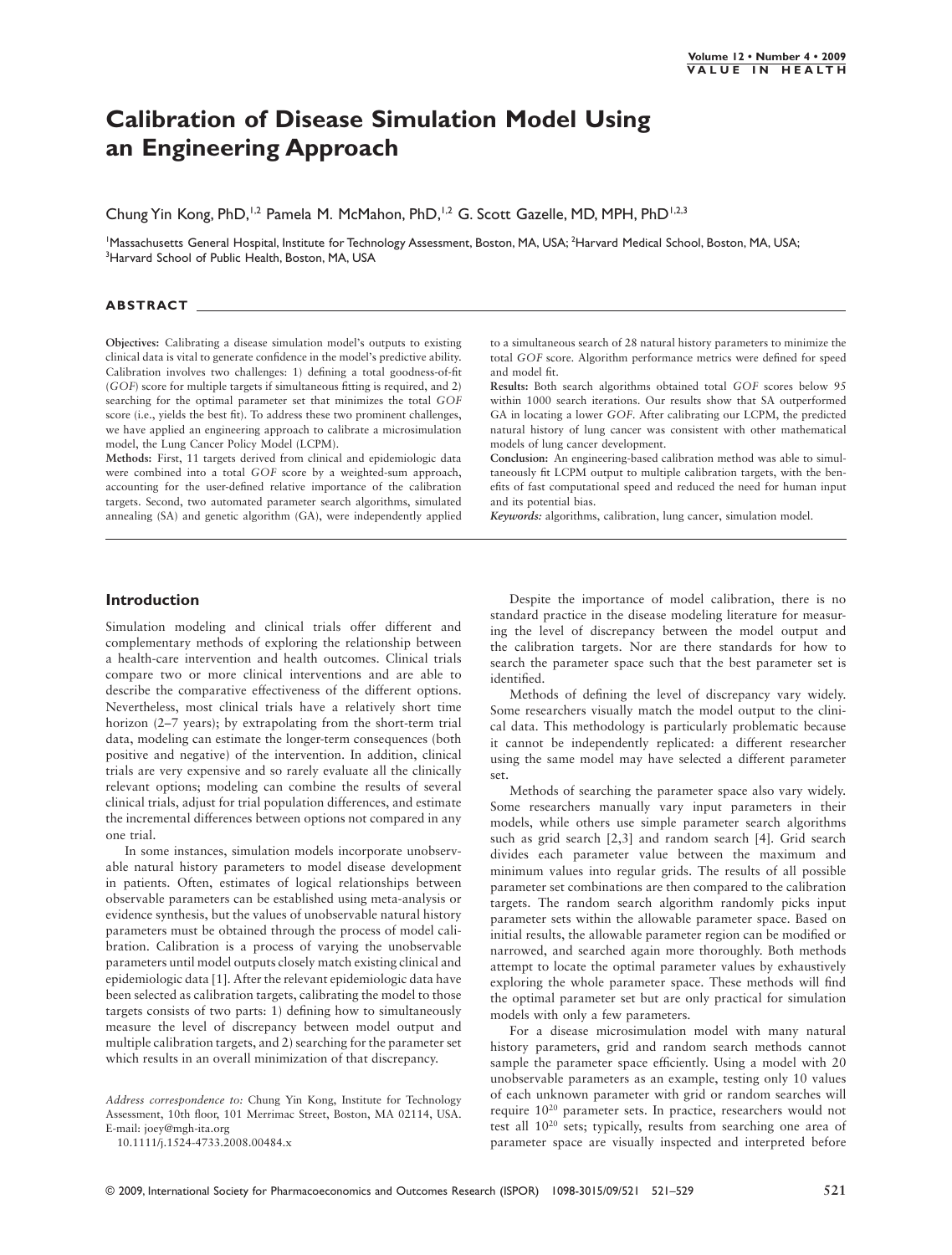selecting another area of parameter space to search. Nevertheless, even searching a portion of those possibilities would result in a time-consuming effort.

We sought to adapt calibration methodologies from the engineering literature that would enable an automated, computationally feasible, and time-efficient parameter search for comprehensive microsimulation models. Two fast parameter search algorithms commonly used in engineering simulation were identified as potentially meeting all of these criteria: simulated annealing (SA) [5,6] and genetic algorithm (GA) [7,8]. Both parameter search methods were applied to the Lung Cancer Policy Model (LCPM) [9–11], a microsimulation model of lung cancer development, progression, detection, treatment, and survival. In this article, we have provided examples of using these two fundamentally different optimization algorithms to perform the parameter search and compared their performance using relevant constraints and scenarios comparable to the process of initially calibrating a model, repeating the calibration of an individual component, or refining the calibration.

#### **Material and Methods**

### *LCPM*

The LCPM is, as a comprehensive model of lung cancer, designed to evaluate screening [9–11] and other lung cancer control interventions. A detailed description of all components of the model is available online at the National Cancer Institute's (NCI) Cancer Intervention and Surveillance Modeling Network (CISNET) Web site (http://cisnet.cancer.gov/profiles/), but details relevant to the current study are provided here. The LCPM simulates cohorts of individuals with sex-, race-, and birth cohort-specific smoking histories as observed for the US population [12,13]. In each monthly cycle, a new cancer may develop in an individual, or an existing cancer may grow, or symptoms may develop. Lung cancers and benign pulmonary nodules can be detected through incidental imaging or scheduled screening. Cancers can also be diagnosed by an evaluation of a patient's symptoms. Patients with suspected lung cancer receive diagnostic and staging tests, and may receive surgical or nonsurgical treatment. Existing cancers may or may not be detected before an individual dies of their lung cancer or from another cause [14]. Smoking exposure is updated monthly. Model outputs include estimates of age-specific lung cancer incidence rates and distributions of lung cancer cell types and stage at diagnosis, as well as survival by stage at diagnosis.

To reflect known heterogeneity of lung cancer and allow the evaluation of a variety of interventions, the LCPM has a "deep" underlying natural history model, with cell type-specific parameters for growth, invasiveness, and relationship with smoking (among others). Simulating the development and progression of four cell types of lung cancer with such detail required calibrating the model to estimate values of 87 unobservable natural history parameters. In this study, we applied the optimization algorithms to a subset of 28 parameters that describe the development of new lung cancers (i.e., coefficients in the logistic equations for each cell type). The remaining 59 parameters related to the growth, progression, and symptom detection of existing cancers were not varied and their values were estimated in the previous calibration exercises.

Three cancers of any of four lung cancer cell types may develop in each simulated person (adenocarcinoma with or without bronchioloalveolar carcinoma, large cell, squamous cell, and small cell), which comprise over 90% of lung cancer. The monthly probability of developing the first malignant cell is calculated using an independent logistic equation for each cancer

type. Each logistic function has a type-specific intercept, typespecific coefficients for *age*, *age*<sup>2</sup>, years of cigarette exposure (smoke-years, *SY*), an interaction term between *SY* and *age2* , the average number of cigarettes smoked per day (cigarettes per day, *CPD*), and the years since quitting (*YSQ*) smoking.

Before beginning the calibration procedure, we eliminated implausible parameter ranges and assumed correlations between some parameters on the basis of known relationships between the incidence of lung cancer by cell type and smoking history. For example, the baseline risks dictated by the type-specific intercepts were ordered to reflect the distribution of cell types among nonsmokers [15–18]. Lung cancer risk is also known to increase with age and smoking experience (*SY*), and is known to decrease as the *YSQ* increases [19–22]. The risk of small cell cancer is the most dramatically affected by smoking experience, and the effect of smoking cessation has the weakest effects for developing adenocarcinoma [17,23]. Thus, the type-specific coefficient for *SY* is required to have the largest magnitude for small cell cancer and the type-specific coefficient for *YSQ* is also required to have the smallest magnitude for adenocarcinoma.

To account for the changes in unmeasured risk factors (in addition to the change in smoking pattern) experienced by different birth cohorts, we incorporated one sex-specific birth cohort coefficient,  $\beta_{BY}$ , into the monthly probability of lung cancer development.

### *Calibration Targets*

With the publication of new biological and medical findings, new calibration targets are constantly incorporated into our LCPM. The version of the LCPM used in this study had 11 calibration targets (nine primary and two secondary targets), derived from various data sources. The primary calibration targets were cancer incidence by cell type, stage-specific survival, and stage distribution at diagnosis. Primary targets were extracted from data from the NCI's Surveillance, Epidemiology, and End Results (SEER) Program [24]. The secondary calibration targets were agespecific mortality rates of nonsmokers and lung cancer-specific mortality ratios for current (vs. never) smokers, derived from past cohort studies [25] and other literature sources describing clinical experience [16,18,26,27]. All calibration targets in this study were derived from only publicly available de-identified human subject data.

The discrepancy between the simulation model output and each calibration target was measured by the goodness-of-fit (*GOF*) statistic. We calculated the measure of discrepancy between each LCPM output to the corresponding calibration target (*i*),  $GOF<sub>i</sub>$ , using a sum-of-squared error *GOF* statistic (analogous to a chi-square statistic).

#### *Method of Handling Multiple Targets*

Calibrating the LCPM to multiple targets simultaneously required a definition of a global *GOF* statistic. We used the weighted-sum approach [28,29] in which weighting factors were assigned to all targets in advance of the calibration procedure to reflect the relative importance of the targets. Thus, the summary *GOFsum* statistic is a linear combination of the individual statistics,

$$
GOF_{sum} = \sum_{i} W_{i} \times GOF_{i}
$$
 (1)

where *W<sub>i</sub>* is the weighting factor for the *i*<sup>th</sup> target. For the LCPM, primary calibration targets were given a weight of 1.0 and secondary calibration targets were given a weight of 0.5 to avoid